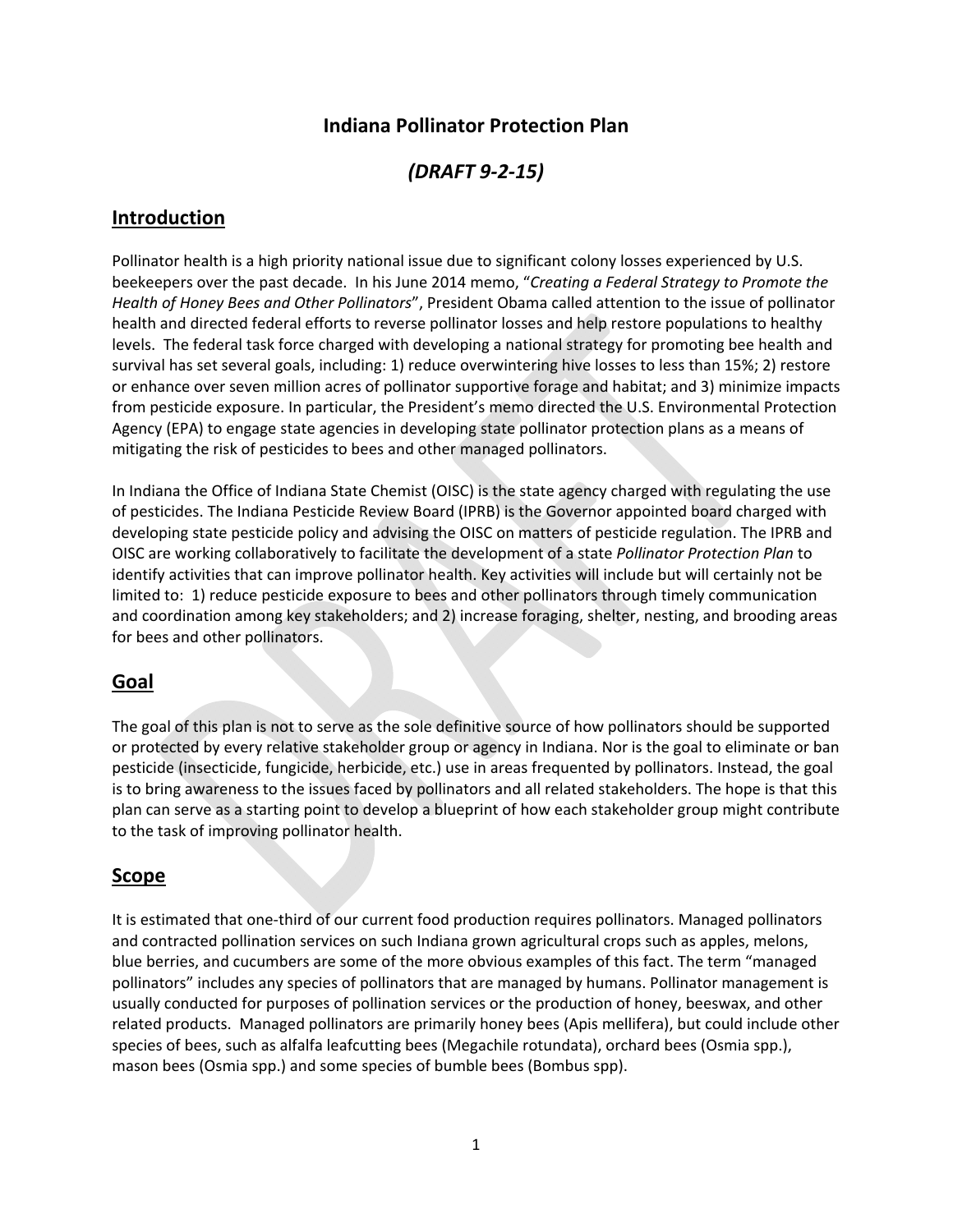Managed pollinators are the easiest to clearly associate with a stakeholder group, i.e. beekeepers. However, it is widely recognized that unmanaged native pollinators such as butterflies, flower flies, and hundreds of wild bee species are also important to agriculture, home gardens, orchards, and other successful plant development processes. It is also recognized that strategies that are protective of managed pollinators will also be protective of unmanaged native pollinators. Therefore, the scope of this plan will extend to all pollinators, not just managed pollinators, where feasible. In addition, the plan will attempt to incorporate agriculture and non-agricultural settings, commercial beekeepers and hobbyists.

# **Stakeholder participation for development of this plan**

In consideration of the relatively broad scope of this plan, insuring participation by all potential stakeholders is challenging. However, one of the objectives will be to facilitate that participation as effectively as possible. To that end, the first step was an open face‐to‐face organizational and information gathering meeting on March 31, 2015.

Subsequent steps identified for plan development include general circulation of any draft plan documents and open discussion and comment at quarterly meetings of the Indiana Pesticide Review Board (IPRB). It should be noted that, even though the scope of this plan has not been limited to just protection of pollinators from pesticide exposure, the IPRB is being utilized as a vehicle for plan development based on their existing meeting schedule and public process.

In addition, because enhancing pollinator habitat and forage has been identified as a crucial component to improving pollinator health, the IPRB will work closely with and support the efforts of the Indiana State Department of Agriculture (ISDA). ISDA is taking the lead to coordinate and facilitate those enhancement efforts.

*Activity Leaders: Indiana Pesticide Review Board; Indiana State Department of Agriculture; Office of Indiana State Chemist;* 

# **Make growers & applicators aware of pollinators near pesticide application sites**

In order to adequately coordinate and communicate with beekeepers and pollinator managers, both growers and pesticide applicators need accurate and timely information on the location of nearby colonies that could affect application decisions. Therefore, a critical element of this plan is the ability for a pesticide applicator to contact nearby managers and beekeepers to alert them of a pending pesticide application.

The distance from the pesticide treatment site inside which the applicator should be cognizant of the location of managed colonies will henceforth be referenced as the "pollinator awareness zone". For purposes of this plan, the pollinator awareness zone associated with agricultural pesticide application sites shall be considered an area within a two mile radius. For urban, turf, ornamental, and outdoor structural pesticide applications the zone shall be limited to properties immediately adjacent to the location of the managed pollinator colony. It should be noted that pesticides not identified as toxic to bees may not be targeted for inclusion in this communication activity.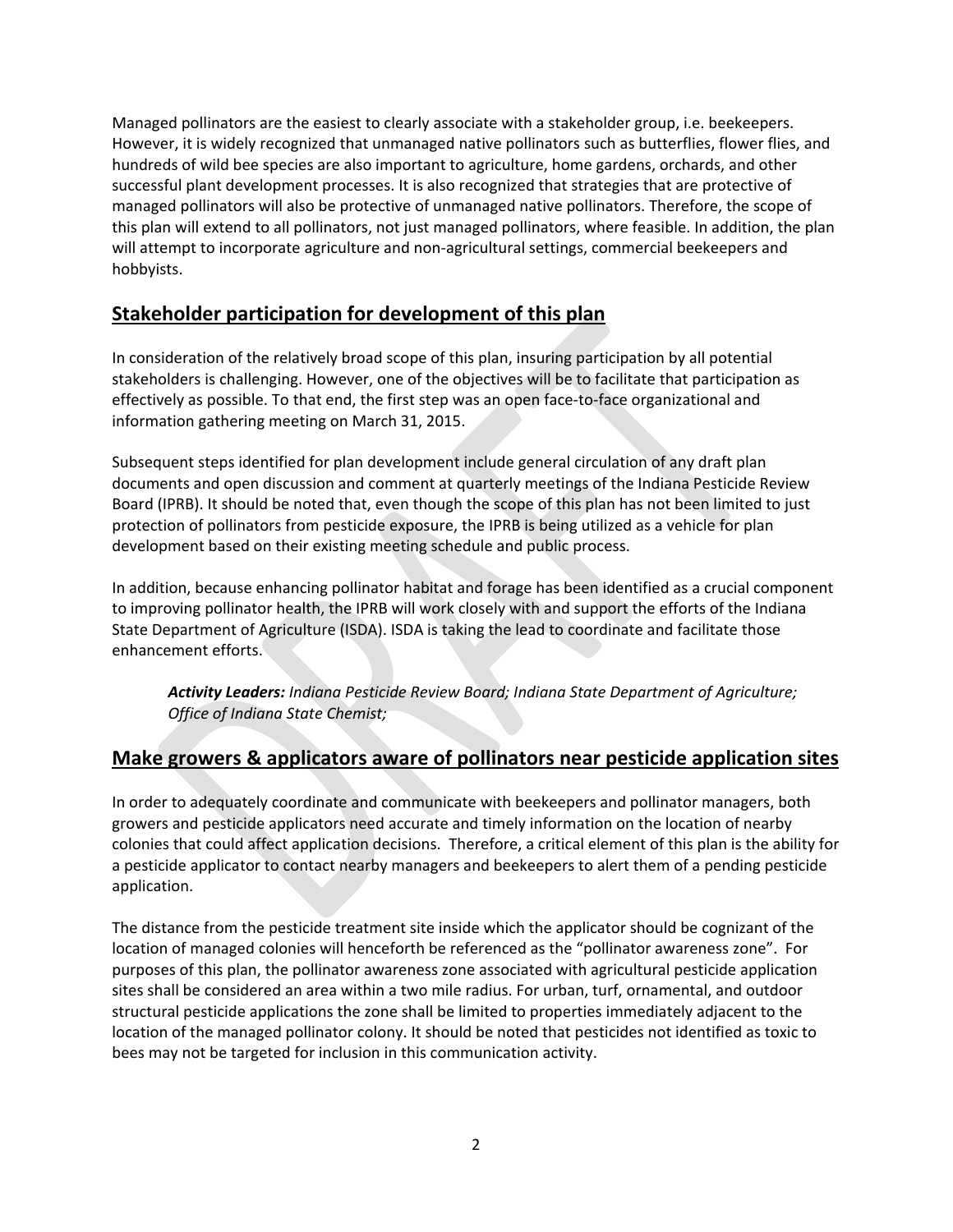The proposed mechanism by which a pesticide user will be able to identify the location of managed pollinator colonies within the pollinator awareness zone should be the voluntary web‐based registry BeeCheck<sup>™</sup> https://beecheck.org. Beekeepers are encouraged to register and routinely update the locations of their hives on *BeeCheckTM* during the pesticide application season. Growers and pesticide applicators are encouraged to register to get automated email messages alerting them to the presence of pollinators in their application area(s). In addition, it is recommended that dedicated state nature preserves be added to *BeeCheckTM* as potential pesticide sensitive sites in order to raise awareness of pesticide applicators for pollinators living and foraging in these areas.

Two-way communication between pollinator managers and pesticide users prior to pesticide application is voluntary. So is participation in *BeeCheckTM*. However, both activities are strongly recommended as they are critical to the success of this plan.

*Activity Leaders: FieldWatch, Inc.; Indiana Nature Conservancy; Indiana Department of Natural Resources (IDNR); Beekeeper Associations; Grower and Applicator User Groups.*

# **Encourage growers & pesticide applicators to contact nearby beekeepers prior to application**

Once growers and applicators identify managed hives in the pollinator awareness zone, there needs to be a means for growers and applicators to contact those beekeepers to notify them of a pending pesticide application. Beekeepers, in turn, need a reasonable time period to take action to protect their colonies, if necessary. This is often done by moving colonies temporarily to a protected location, by temporarily netting hives, or other means. Growers or applicators should notify pollinator managers in advance of treatment so that parties can discuss and decide upon steps to protect the pollinators in the defined area, while still allowing management of the pest(s).

It is recommended that the grower or pesticide applicator make a reasonable attempt to contact all *BeeCheck<sup>™</sup> registered beekeepers in the pollinator awareness zone a minimum of 24 hours prior to an* anticipated pesticide application. However, it is important to recognize that there are often competing priorities and challenges to consider. For example, the presence of other nearby pesticide sensitive sites, changing weather conditions, and emerging development stages of plants and pests will introduce complicating variables into this process.

*Activity Leaders: Office of Indiana State Chemist ; Purdue Pesticide Programs; Beekeeper Associations; Grower and Applicator User Groups.*

# **Support regulatory measures to promote pollinator protection & health**

There are a number of pesticide regulatory measures that are being proposed or are already in place to promote protection of pollinators. Recently (5‐28‐15) EPA proposed to revise pesticide product label language to address acute exposure to pesticides from foliar applications. While the proposed mitigation focuses on managed bees under contract pollination services, EPA believes that in protecting managed bees in these circumstance*,* these measures would also protect unmanaged native solitary and social bees that are also in and around pesticide treatment areas. EPA's current proposal includes pesticide label language as follows: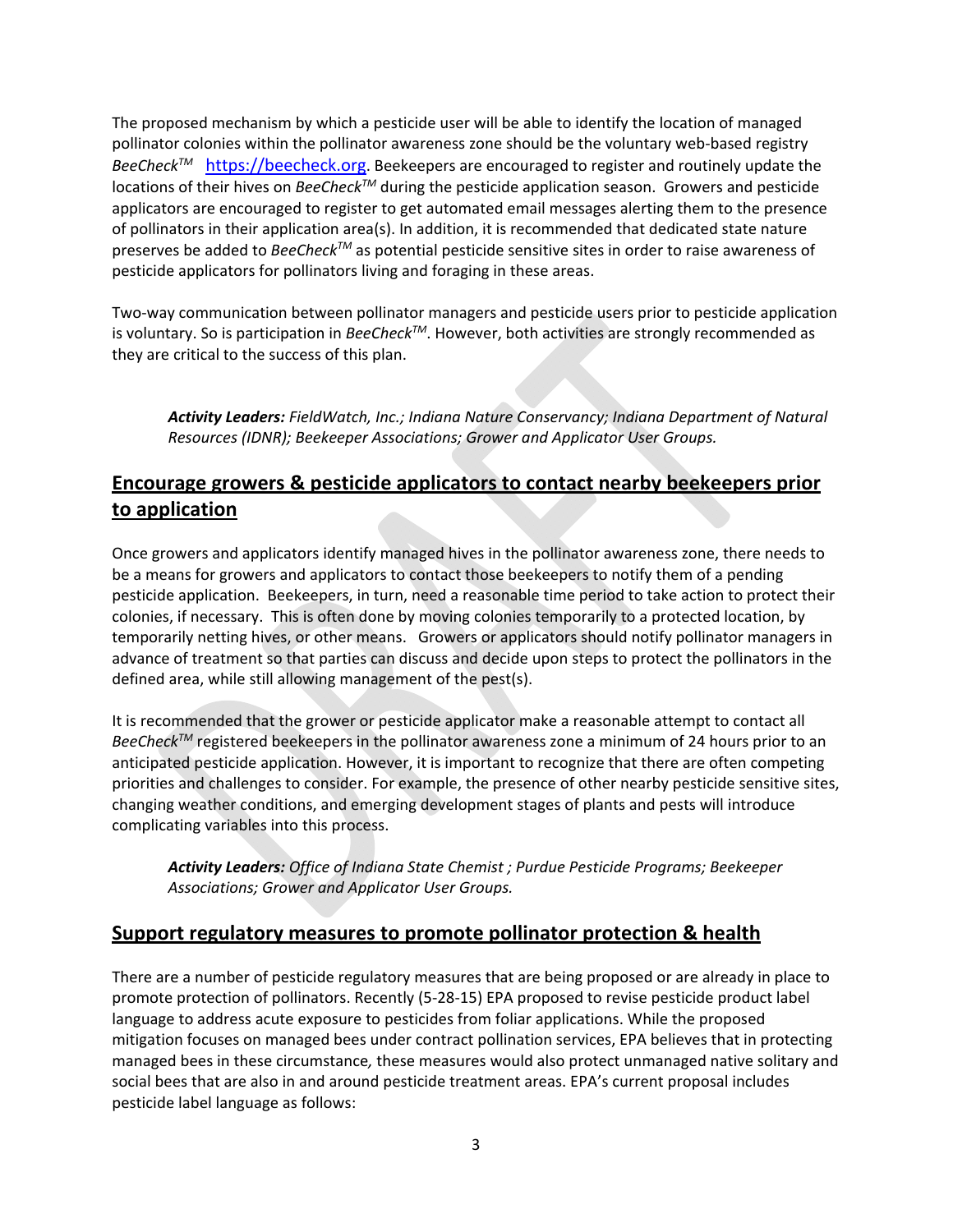**"It is a violation of Federal law to use this product in a manner inconsistent with its labeling. FOR FOLIAR APPLICATIONS OF THIS PRODUCT TO SITES WITH BEES ON‐SITE FOR COMMERICAL POLLINATION SERVICES: Foliar application of this product is prohibited from onset of flowering until flowering is complete when bees are on‐site under contract, unless the application is made in association with a government‐declared public health response. If site‐specific pollinator protection/pre‐bloom restrictions exist, then those restrictions must also be followed."**

Moreover, EPA recognizes there are concerns associated with potential exposure to some pesticides that are not classified as acutely toxic to pollinators by contact. These concerns include pesticides used in combination which may result in enhanced toxicity, and crops which incorporate pesticide residues in pollen/nectar. EPA has plans to address these situations by conducting chemical‐specific risk assessments for bees and will consider additional product‐specific mitigation, as needed, in the Office of Pesticide Program's (OPP's) registration and re-registration review programs. Specifically EPA has accelerated the schedule for re‐evaluation of the neonicotinoid class of insecticides. These systemic insecticides are used in both non‐agriculture and agriculture settings, including extensive use as a seed treatment.

In addition to the proposed label language, there are currently a variety of existing legally enforceable label restrictions focused on keeping pesticides from drifting off-target and protection of pollinators. Some pesticide labels have restrictions prohibiting application when bees are foraging. Others may prohibit application when crops are blooming. Still other labels may restrict off‐target drift to pollinators or their forage. Where adequate label drift restrictions do not exist, Indiana law provides a restriction against off-target drift that documentably causes harm. Each of these regulatory provisions are enforced in Indiana by OISC. OISC has developed specific investigation procedures for responding to alleged pollinator pesticide exposure incidents. OISC also maintains an active complaint response investigation and enforcement program that examines both direct exposure of pollinators to pesticides and indirect exposure from pesticide treated articles such as treated agricultural seeds.

*Activity Leader: U.S. Environmental Protection Agency; Office of Indiana State Chemist*

# **Promote Best Management Practices (BMPs) for pollinator protection & health**

Regulatory safeguards aside, it is a primary objective of this plan to promote pollinator Best Management Practices (BMPs) that can be utilized by beekeepers, pesticide users, growers, land managers, government, homeowners and other stakeholders engaged in the protection of pollinators. Plan developers will rely heavily on BMPs being developed by the Purdue University Cooperative Extension Service (CES) Issues Based Action Team (IBAT). The IBAT is an inter‐departmental multi‐ discipline team focused on protecting Indiana pollinators. Following are a series of stakeholder organized BMPs that should serve as placeholders while the IBAT and IPRB proceed with their detailed development work.

# *Bee Keeper & Pollinator Manager BMPs:*

**Work with landowners to choose hive locations.** Ideal hive locations will have minimal impact on agricultural activities but will still have adequate access to forage and water. Avoid low spots to minimize impacts from drift or temperature inversions on hives. Give consideration to timing after rain events when determining which roads to travel. Discuss with landowners preferred roads/trails to use.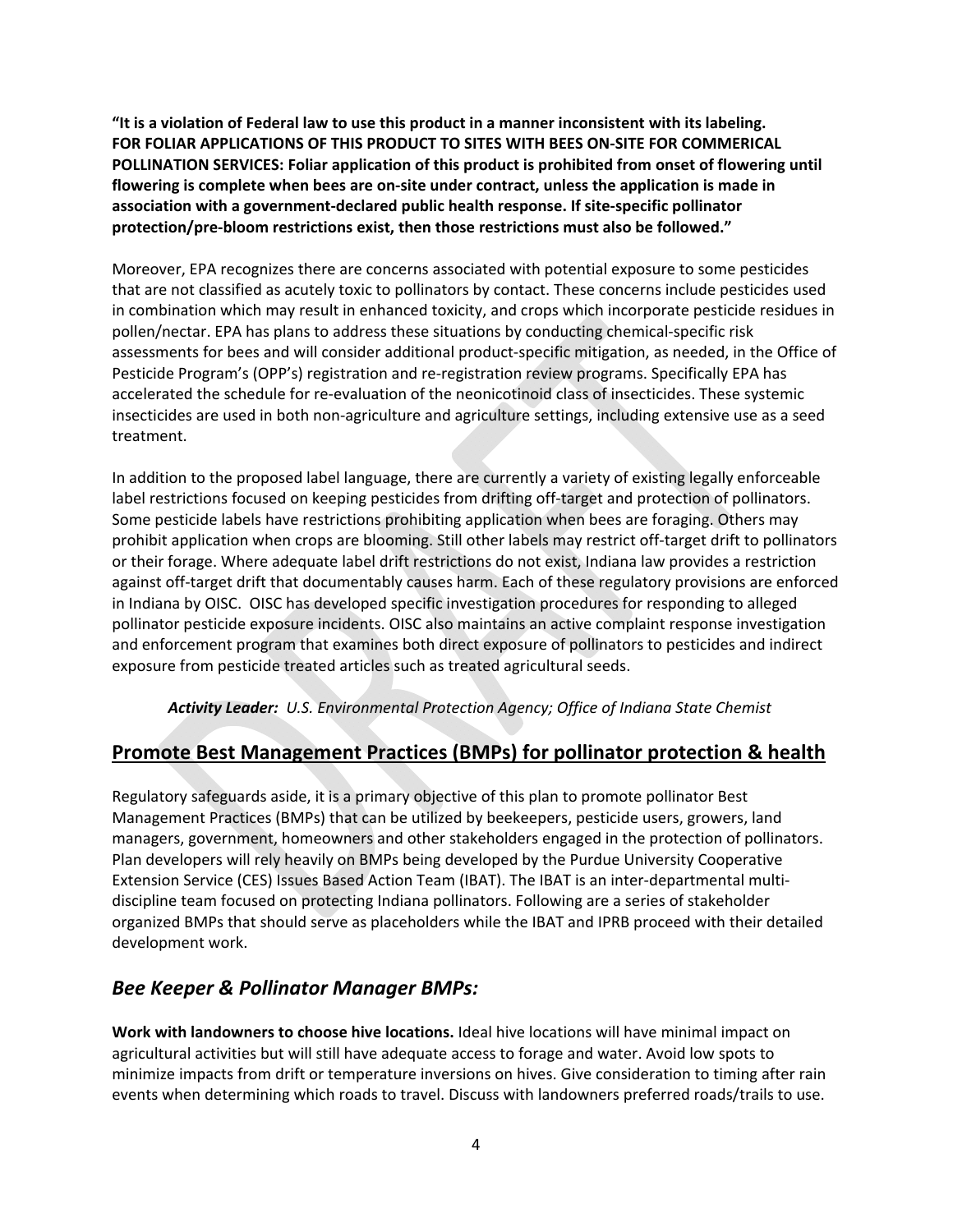Beekeepers should also request contact information for applicators, renters, and neighbors (if applicable).

**Be cognizant of neighboring landowners when placing and moving hives.** Neighboring landowners often use the same roads, trails, and section lines. Do not block these right‐of‐ways or place hives so close they may cause problems for other land‐users. Take appropriate steps to ensure that bees do not negatively affect operations of neighboring landowners, such as considering the proximity of hives to neighbor's yard, bins, equipment, or storage sites.

**Notify landowners and applicators when arriving and when moving hives.** If possible, notify nearby pesticide applicators and landowners when you place or move beehives. This will ensure they are aware of current hive locations and can notify you before making pesticide applications. Contact information for nearby pesticide applicators can usually be obtained from landowners.

**Report all suspected pesticide‐related bee kills to the OISC pesticide program immediately.** Inspect bee behavior regularly. The OISC is the lead pesticide regulatory agency in the state. The OISC will respond to complaints, including collecting and analyzing the location for pesticide residues. Some pesticides degrade rapidly, and timely reporting will aid the pesticide investigation. Beekeepers can report suspected pesticide incidents by calling 1‐800‐893‐6637.

**Ensure hives are easily visible to applicators.** Hives must be visible so applicators can locate them before spraying. It is strongly suggested that hives be painted a color that stands out from the surrounding area and/or visibly marked with a *BeeCheck™* flag or field sign.

# *Grower, Landowner , and Property Manager BMPs:*

**Work with beekeepers to choose hive locations.** Ideal locations for hives will have minimal impact on farming operations, but will still allow bees to access forage and water. Communicate with beekeepers which roads/trails can be problematic when wet and any preferred traffic routes. Landowners may also want to provide contact information for applicators, renters, and neighbors (if applicable).

**Communicate with renters about bee issues**. Renting land for agricultural production is a common practice. Landowners and renters should discuss bee issues, such as who has authority to allow bees, how long they will be allowed, and hive placement. These issues should be addressed and included when rental agreements are negotiated.

**Communicate with pesticide applicators to identify who is responsible for locating hives and notify beekeepers.** When contracting with commercial pesticide applicators, make sure that there is a clear understanding of who has the responsibility to identify hive locations and communicate with beekeepers. Applicators may do this as part of their standard procedures, but some landowners may prefer to make beekeeper contacts themselves.

**Agronomists should consider pollinator impacts when making pesticide recommendations.** Ensure that agronomists and crop consultants consider pollinator issues when making pesticide recommendations, including product choices and pesticide timing decisions.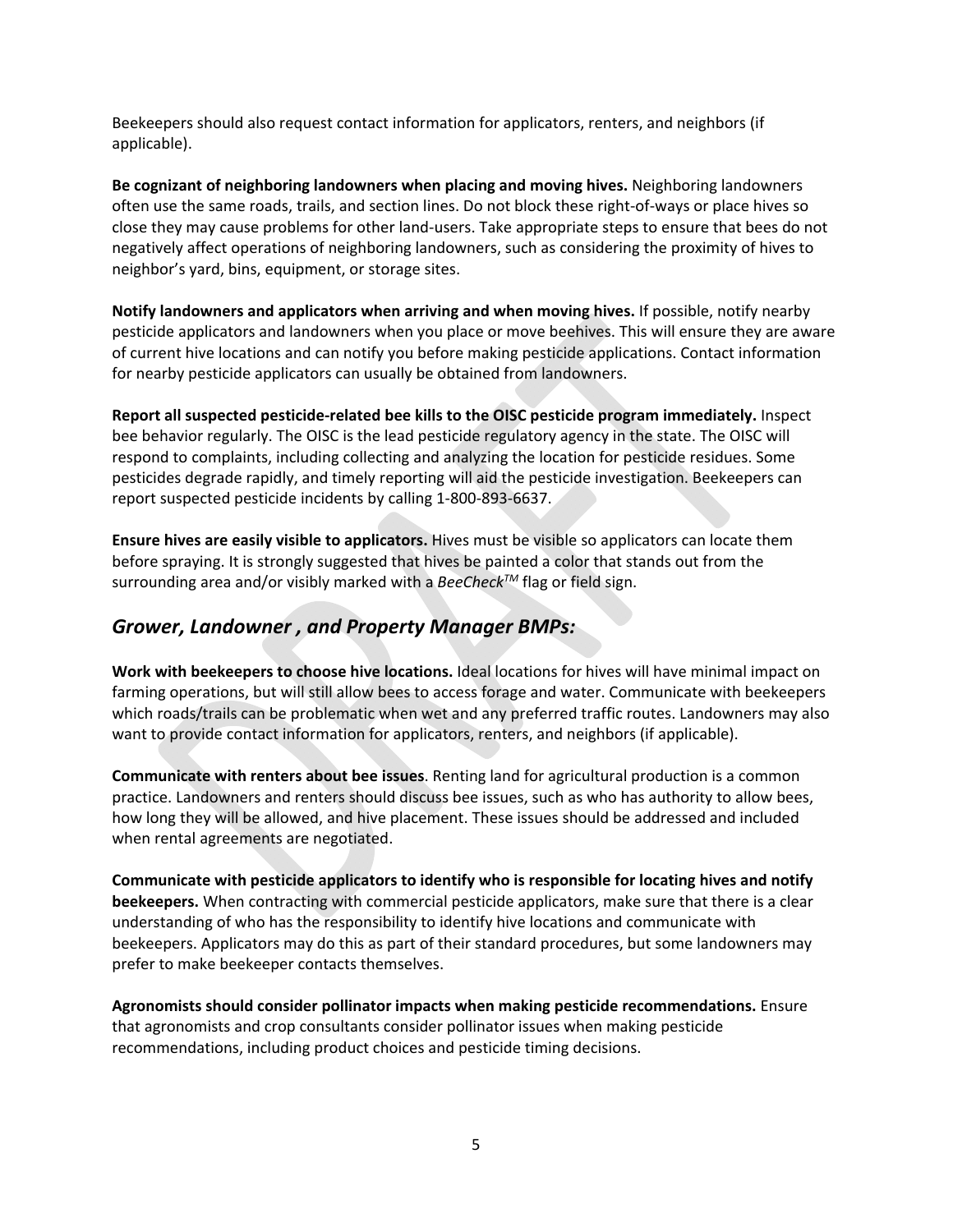#### **Learn to interpret seed tags and what pesticides may have been used to treat crop seeds.**

Some pesticide used as protective seed treatments may be more or less likely to cause bee health issues than others. Related pesticide exposure issues can include: 1)toxicity of the active ingredient; 2) whether the pesticide works systemically, transferring from the treated seed to the growing plant; or 3) pesticide containing dust created by seed handling/planting processes becoming airborne. Regardless, carefully consider the specific pest pressures that your crop may face and choose seed treatment options that are less hazardous to pollinators. Also consider if use of untreated seed may be an option.

**Utilize alternatives to talc/graphite in planters.** When planting seeds treated with insecticides, utilize alternatives to talc/graphite as they become available. The talc and graphite can abrade the insecticide treatment off of the seeds, thereby creating insecticide‐containing dust that can drift onto hives and flowering plants.

**Use Integrated Pest Management (IPM).** Utilize economic thresholds and integrated pest management (IPM) to determine if insecticides are required to manage pests. When insecticides are required, try to choose insecticides with low toxicity to bees, short residual toxicity, or repellent properties towards bees.

### *Pesticide Applicator BMPs:*

**When possible, apply pesticides early morning or in the evening.** Pollinators are most active during daylight hours and when the temperature is over 55 degrees Fahrenheit. Apply pesticides early in the morning or in the evening when bees are less active to reduce the chances that bees will be foraging in or near the treatment site. Be cognizant of temperature restrictions on pesticides. The efficacy of some pesticides is reduced at certain temperatures. Be aware of temperature inversions when choosing the best time for applications.

**Identify and notify beekeepers in the area prior to pesticide applications**. Bees will fly several miles to find quality forage. Therefore, pesticide applicators should identify and notify beekeepers within two miles of a site to be treated at least 24 hours prior to application or as soon as possible. Timely notification will help ensure ample time for the beekeeper and applicator to develop a mutually acceptable strategy to manage pests while mitigating risk to honey bees. This may include covering hives, moving hives, or choosing the time of day to apply. \**Notifying beekeepers does not exempt applicators from complying with pesticide label restrictions. Many insecticide labels prohibit use if pollinators (bees) are present in the treatment area.* 

**Choose products with lower risk to bees.** Avoid dusts and wettable powder insecticide formulations. Dust and wettable powder pesticide formulations can leave a powdery residue which sticks to hairs on bees. Bees then bring the pesticide back to the hive and potentially expose the entire hive to the pesticide for an unknown amount of time. Granular and liquid formulations are safer for pollinators since granules are not typically picked up by bees, and liquids dry onto plant surfaces. Also choose products with lower residual toxicity to bees.

#### *General Public, Homeowner, and Government Agency BMPs:*

**Plant pollinator forage**. Everyone can plant forage for bees. Plants that support pollinators are also beneficial for other wildlife, are often visually attractive, and can help improve soil health. Flowers often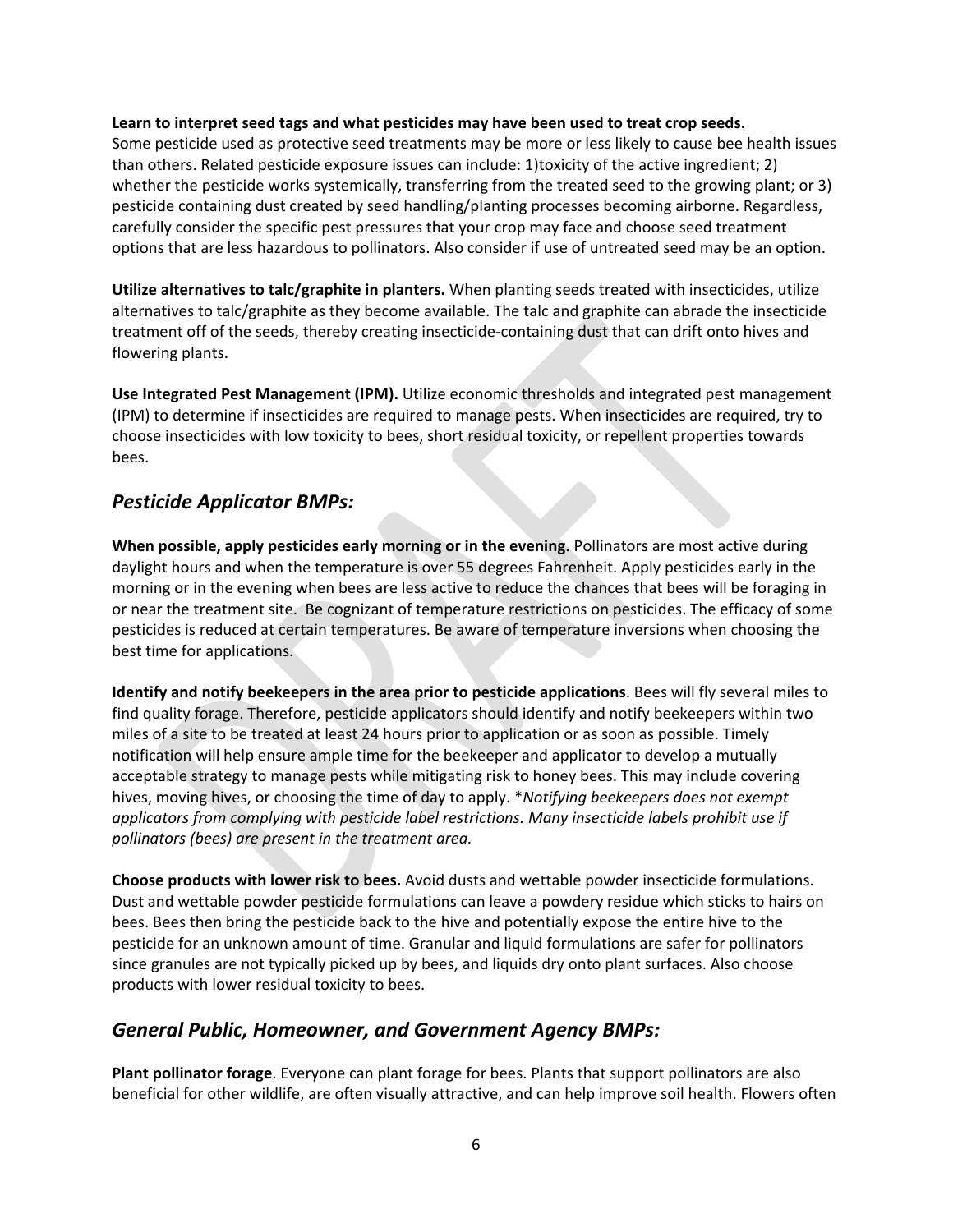come to mind when thinking about bees, but bees also utilize trees, shrubs, and other less-noticeable plants for pollen and nectar sources. It is important to consider diversity when choosing plants to ensure adequate forage for the entire growing season. Diversity will also ensure pollinators have access to all of the nutrients they require to be healthy. Here are some easy, efficient ways to improve pollinator forage.

**Create pollinator forage along secondary roads.** Secondary road ditches often contain several species of plants that provide forage for pollinators. It is a common practice to mow ditches for the safety of motorists and to prevent drifting snow. Consider spot spraying noxious weeds and mowing ditches later in the year to ensure that bee forage is available. Incorporate short forbs into secondary road ditches to minimize attracting large wildlife.

**Create pollinator forage in residential and urban settings**. Put out flower pots, create flowerbeds, plant trees or shrubs, or establish gardens to provide forage. Homeowners should also take special precaution when applying pesticides. The pesticide user BMPs apply to anyone using pesticides. Remember, the pesticide label is the law and it is in place to minimize risk to the environment and human health.

**Create habitat for beneficial, wild pollinators.** Roughly 70 percent of native bees nest in the ground. They burrow into areas of well‐drained, bare, or partially vegetated soil. Other bees nest in abandoned beetle houses in snags or in soft centered, hollow twigs and plant stems. Bees will also utilize dead trees and branches. Habitats can be created by leaving deadfalls and brush piles as nesting habitat. Consider the type of habitat you wish to create and pollinators you want to attract. Be cognizant that certain structures might attract other animals such as fox, coyote, opossums, and skunks.

# **Educate & inform stakeholders & the public about the plan**

This plan will be successful only if there is robust adoption of the measures herein. One way to accomplish this is through outreach to publicize the plan and its recommendations and requirements. Outreach efforts should target both key stakeholders and the general public and should include: 1) both initial and continuing certification training for licensed commercial pesticide applicators; 2) both initial and continuing certification training for licensed private applicators (growers/farmers); 3) consumer brochures and fact sheets provided at point‐of‐sale pesticide distributors; 4) communication through beekeeper association meetings; 5) communication through neighborhood and homeowner association meetings; 6) public outreach through Master Gardner programs (CES) and Master Naturalist programs (IDNR); 7) educational displays at Indianapolis Zoo Butterfly Building and White River Gardens ; 8) publications by Indiana Native Plants and Wildflower Society(INPAWS); 9) publications by the Xerces Society ; 10) stakeholder targeted BMPs, publications and outreach through Purdue University Cooperative Extension Service (CES) Issues Based Action Team (IBAT) on Protecting Indiana Pollinators; and 11) and government agency web sites.

*Activity Leaders: Purdue CES; Purdue Pesticide Programs; INPAWS; IDNR; OISC*

# **Process for periodic review of this plan**

This plan is meant to be a dynamic document that will be periodically reviewed and updated. The IPRB must determine whether or how to adjust the plan based on stakeholder feedback so that the plan ultimately leads to better relationships among the stakeholders and greater degrees of protection for